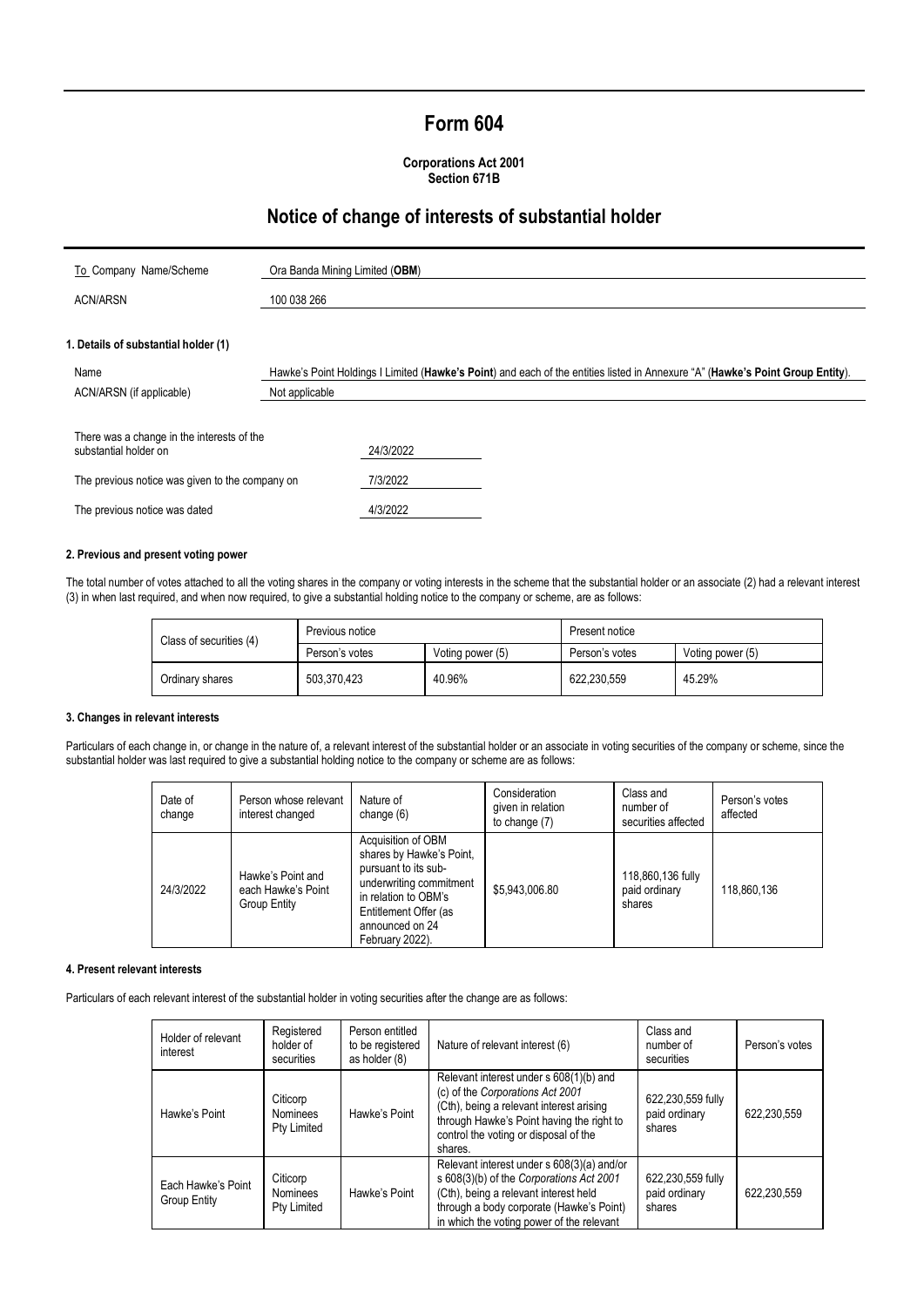|  |  | Hawke's Point Group Entity is more than<br>20% or which the relevant Hawke's Point<br>Group Entity controls. |  |  |
|--|--|--------------------------------------------------------------------------------------------------------------|--|--|
|--|--|--------------------------------------------------------------------------------------------------------------|--|--|

## **5. Changes in association**

The persons who have become associates (2) of, ceased to be associates of, or have changed the nature of their association (9) with, the substantial holder in relation to voting interests in the company or scheme are as follows:

| Name and ACN/ARSN (if applicable) | Nature of association |
|-----------------------------------|-----------------------|
| Not Applicable                    | Not Applicable        |

### **6. Addresses**

The addresses of persons named in this form are as follows:

| Name                                              | Address                                                                                |
|---------------------------------------------------|----------------------------------------------------------------------------------------|
| Hawke's Point and each Hawke's Point Group Entity | c /- Polygon Global Partners LLP, 4 Sloan Terrace, London, SW1X 9DQ, United<br>Kingdom |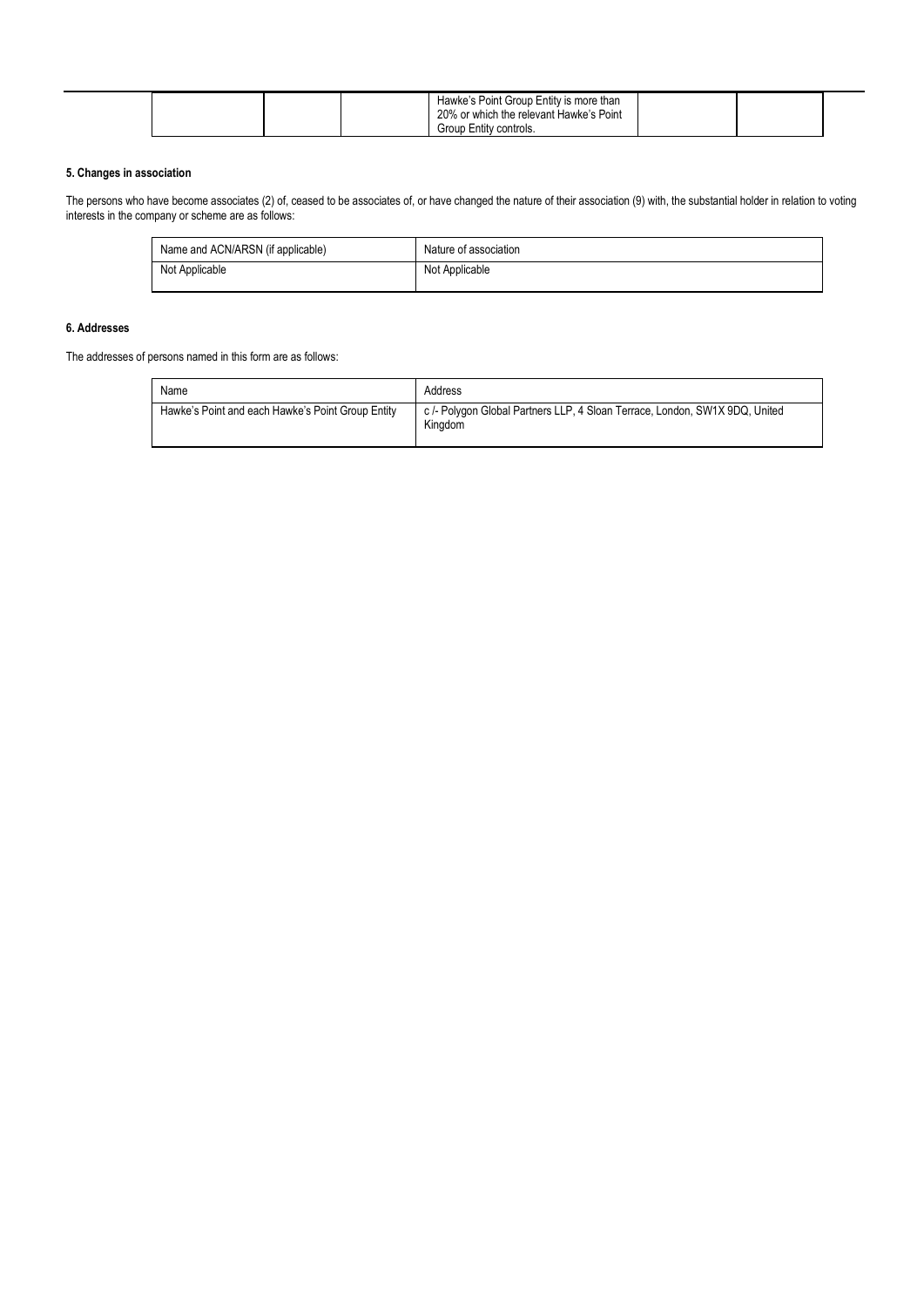## **Signature**



#### **DIRECTIONS**

- (1) If there are a number of substantial holders with similar or related relevant interests (eg a corporation and its related corporations, or the manager and trustee of an equity trust), the names could be included in an annexure to the form. If the relevant interests of a group of persons are essentially similar, they may be referred to throughout the form as a specifically named group if the membership of each group, with the names and addresses of members is clearly set out in paragraph 6 of the form.
- (2) See the definition of "associate" in section 9 of the Corporations Act 2001.
- (3) See the definition of "relevant interest" in sections 608 and 671B(7) of the Corporations Act 2001.
- (4) The voting shares of a company constitute one class unless divided into separate classes.
- (5) The person's votes divided by the total votes in the body corporate or scheme multiplied by 100.
- (6) Include details of:
	- (a) any relevant agreement or other circumstances because of which the change in relevant interest occurred. If subsection 671B(4) applies, a copy of any document setting out the terms of any relevant agreement, and a statement by the person giving full and accurate details of any contract, scheme or arrangement, must accompany this form, together with a written statement certifying this contract, scheme or arrangement; and
	- (b) any qualification of the power of a person to exercise, control the exercise of, or influence the exercise of, the voting powers or disposal of the securities to which the relevant interest relates (indicating clearly the particular securities to which the qualification applies).

See the definition of "relevant agreement" in section 9 of the Corporations Act 2001.

- (7) Details of the consideration must include any and all benefits, money and other, that any person from whom a relevant interest was acquired has, or may, become entitled to receive in relation to that acquisition. Details must be included even if the benefit is conditional on the happening or not of a contingency. Details must be included of any benefit paid on behalf of the substantial holder or its associate in relation to the acquisitions, even if they are not paid directly to the person from whom the relevant interest was acquired.
- (8) If the substantial holder is unable to determine the identity of the person (eg if the relevant interest arises because of an option) write "unknown".
- (9) Give details, if appropriate, of the present association and any change in that association since the last substantial holding notice.